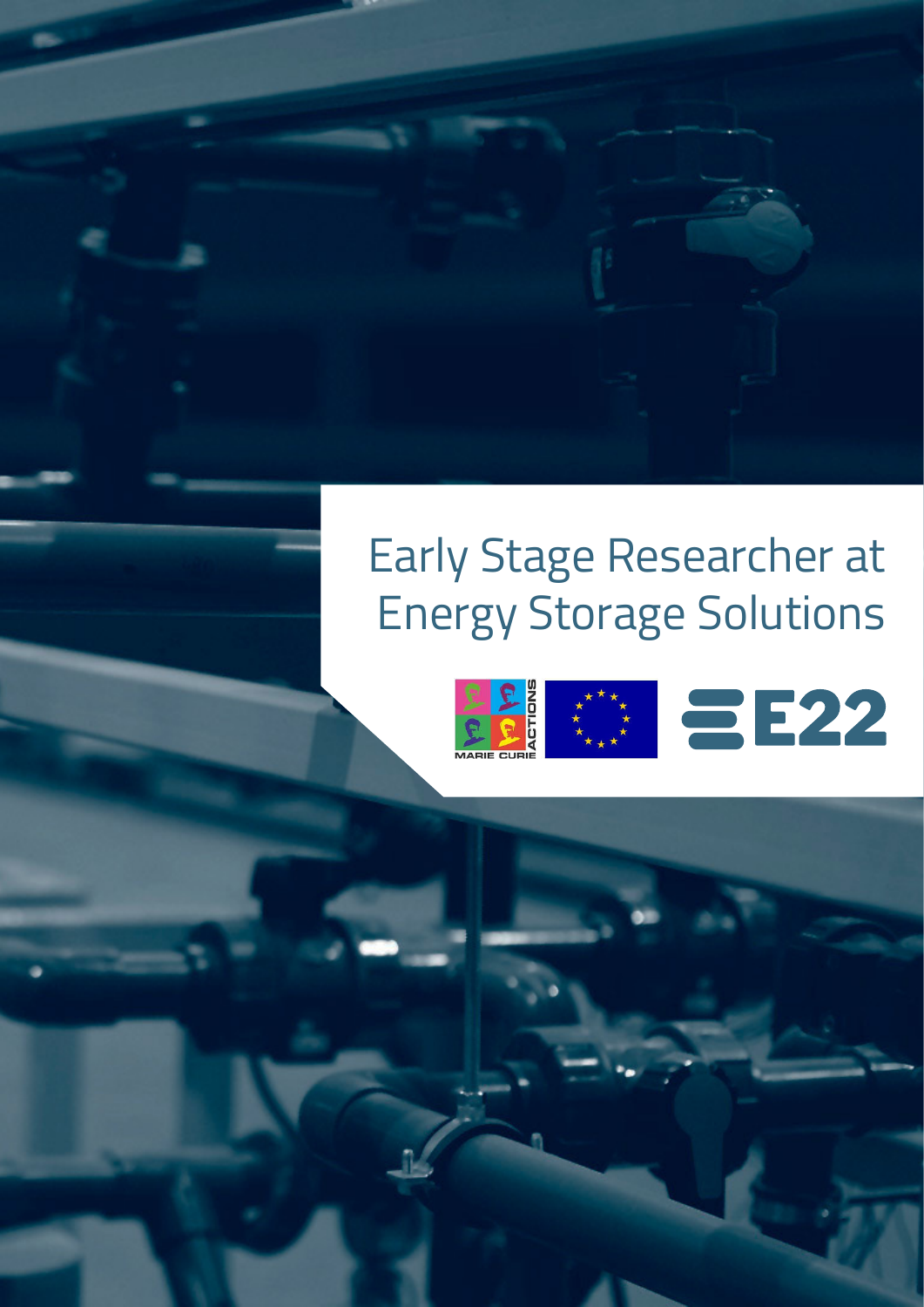

Energy Storage Solutions is an integrated company appeared on the energy market scene towards the end of 2014 by leveraging our engineering strengths and industrial capabilities and blending the perfect combination of young enthusiastic engineers and long-term experts in solar energy technology, product engineering and construction. As a part of Gransolar Group, E22's professionals have extensive experience in energy storage, and specially in its integration with renewable sources. We offer integrated solutions and a total service: Redox Flow Batteries, Lithium Ion Batteries, Energy Management and Control Systems, as well as complete technical consultancy and integration services. We also have a chemical laboratory and a pilot plant where an expert team of R&D join efforts in the products and services improvement and research and development of new technology. E22 wants to fill at the earliest possible date one position as

#### Early Stage Researcher Position

in the EU Horizon 2020 Marie Skłodowska-Curie Project POLYSTORAGE-ETN, Grant Agreement No 860403.

POLYSTORAGE ETN aims to develop high-quality training opportunities for 16 Early-Stage Researchers (ESRs) (one financed with Australian funds) in the area of "Polymers for Next Generation Electrochemical Energy Storage". The final objective is the training of materials scientists, who will be the future scientific leaders, to face some of the upcoming European energy and environmental challenges. Well-balanced combination of fundamental and basic material and polymer science with applied research in advanced energy storage devices is a key aspect of this training network. A comprehensive training programme has been designed at two levels including local activities, such as enrolment in PhD programmes, local courses, etc., and network-wide activities, such as sectorial secondments, six workshops, two schools and one final conference. The goal of the project is the exploitation of the high number of potential synergies between innovative polymers and next-generation energy storage technologies, such as post-lithium batteries, redox flow batteries, and all-polymer batteries. POLYSTORAGE assembles 12 beneficiaries (incl. 2 industries) and 13 partners (incl. 11 industries). POLYSTORAGE academic partners are internationally renowned for their research and training activities in polymer science (University of Jena (Germany), University of the Basque Country (Spain), University of Leuven (Belgium), University of Pau (France), Aalto University (Finland)) and energy storage (Karlsruhe Institute of Technology (Germany), Uppsala University (Sweden), Politecnico di Torino (Italy), Imdea Energy (Spain), National Institute of Chemistry (Slovenia) and Deakin University (Australia)). The 13 industries offering complementary expertise are LITHOPS SRL (Italy), E22 Energy Storage Solutions (Spain), Scania CV AB (Sweden), Toyota Motor Europe (Belgium), Evonic Creavis GmbH (Germany), TCI Europe (Belgium), CALIX – Europe SARL (France), Chemspeed Technologies AG (Switzerland), NETZSCH Gerätebau GmbH (Germany), Solvionic S.A. (France), Repsol S.A. (Spain), Tokyo Chemical Industry Co., Ltd. (Japan) and Calix Limited (Australia). The industrial partners will have an active participation in the training activities and exploitation of the project results.

## Description of Individual ESR project:

Title: Title: Polymer-based redox flow battery system and characterisation

Title Objectives: The main objective of this PhD study is the development of a battery system (stack, control) optimised for new polymer-based redox flow chemistries. (i) Identification of stack materials, (ii) cell assembly, (iii) development of the control system, and (iv) techno-economic analysis of the solution for product commercialisation.

Expected results: ESR should be able to develop a polymer redox flow battery stack and control system based on the knowledge of the network. ESR should be able to perform electrochemical characterisation and system engineering. ESR should be able to design a redox flow battery prototype optimised for polymer-based chemistries.

Host institution: E22 Energy Storage Solutions (Spain) (https://www.energystoragesolutions.com/) PhD enrolment: University of the Basque Country (Spain) (http://www.polymat.eu/) Main supervisor: Veselin Miroslavov (vmiroslavov@energystoragesolutions.com) Start of employment: 01.05.2020 Application deadline: 29.02.2020

For any additional information, please contact Veselin Miroslavov (*vmiroslavov@energystoragesolutions.com*)

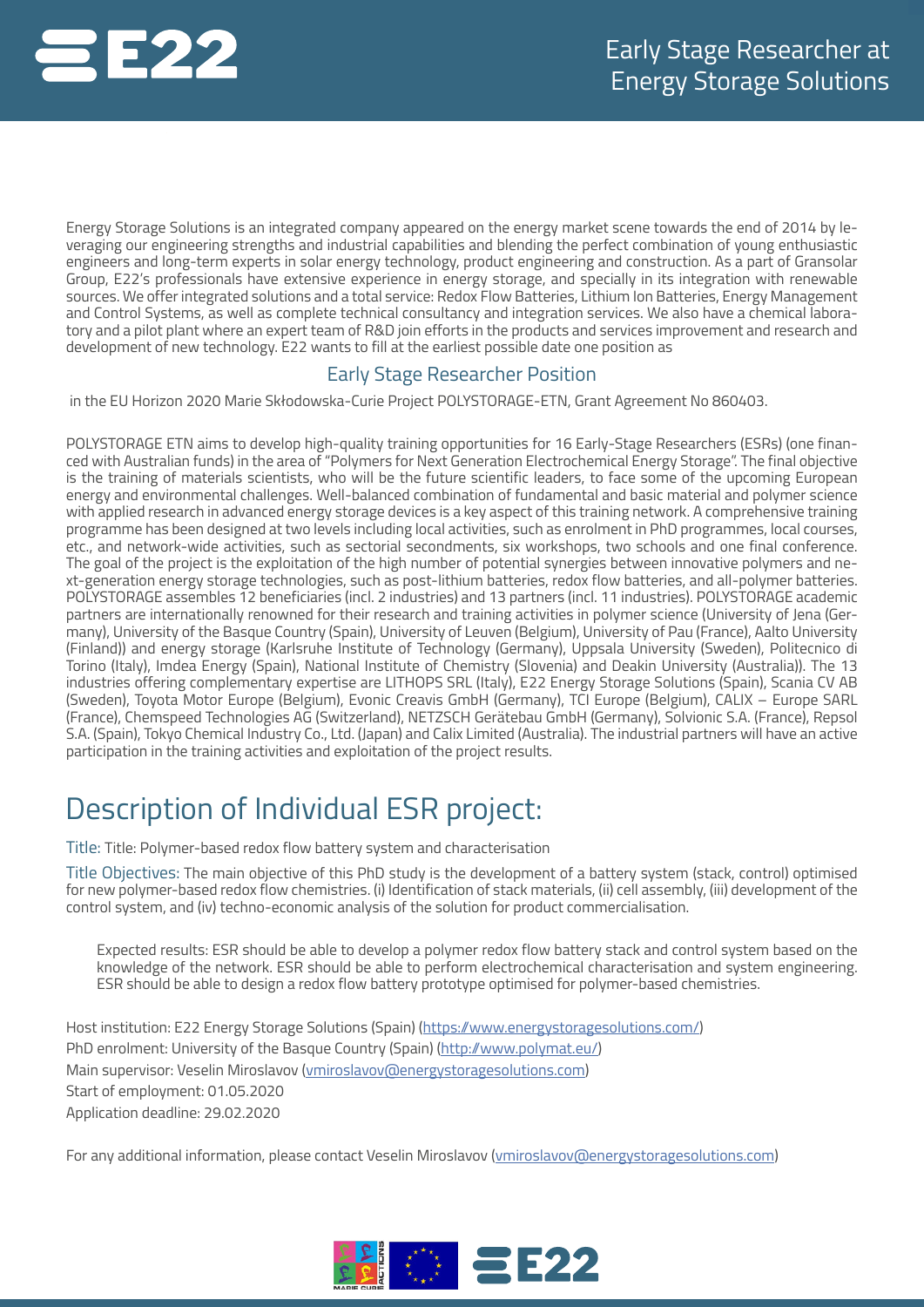

### Your tasks:

- To undertake research, e.g., by planning, preparing, setting up, conducting and recording the outcome of experiments, performing data analysis, desktop research etc.
- To conduct experiments by designing and assembling lab-scale RFBs with alternative materials adapted to the polymeric technology. The batteries will be cycled electrochemically by a potentiostat/galvanostat in order to obtain the necessary data to design an industrial automatized prototype.
- To participate in maintaining laboratory facilities and assist other members of the group by sharing knowledge and expertise. To collaborate with others to tackle interdisciplinary problems in close cooperation with experts from adjacent disciplines in chemistry and physics.
- To actively participate within the research group, communicating and presenting research at meetings, through publications and other recognised avenues as appropriate, ensuring information is communicated to internal and external partners.
- To contribute to research publications and presentations as required.
- To analyse and communicate complex ideas, concepts and data using appropriate methods.
- To resolve issues and support senior colleagues in devising procedures required to ensure accurate and timely reporting.
- To generate research output and contribute to the development of independent and original ideas as appropriate.
- To maintain and update area of specialist knowledge, researching and critically appraising relevant literature within the area.
- To undergo personal and professional development that is appropriate and that will enhance performance.
- Any other duties not included above, but consistent with the role.

#### Requirements:

- Bachelor Degree on Chemical Engineering, Energy Engineering, Industrial Engineering or equivalent discipline.
- A Master's degree (or equivalent) in Chemical Engineering, Energy Engineering, Industrial Engineering, or equivalent relevant research experience. The degree must be obtained before the beginning of the contract but you can apply before.
- Proven experience in laboratory research related to materials, preferably with polymeric compounds.
- Knowledge of research methods and techniques within specialist field.
- Proven ability to analyse complex information and summaries appropriately.
- Proven communication skills, including presentation to various audiences.
- Excellent organisational and team-working skills.
- Proven ability to demonstrate creativity, innovation and accuracy within work.
- Excellent written and oral communication skills in English.
- Knowledge or experience based on flow batteries.
- Knowledge on control and automation of chemical processes

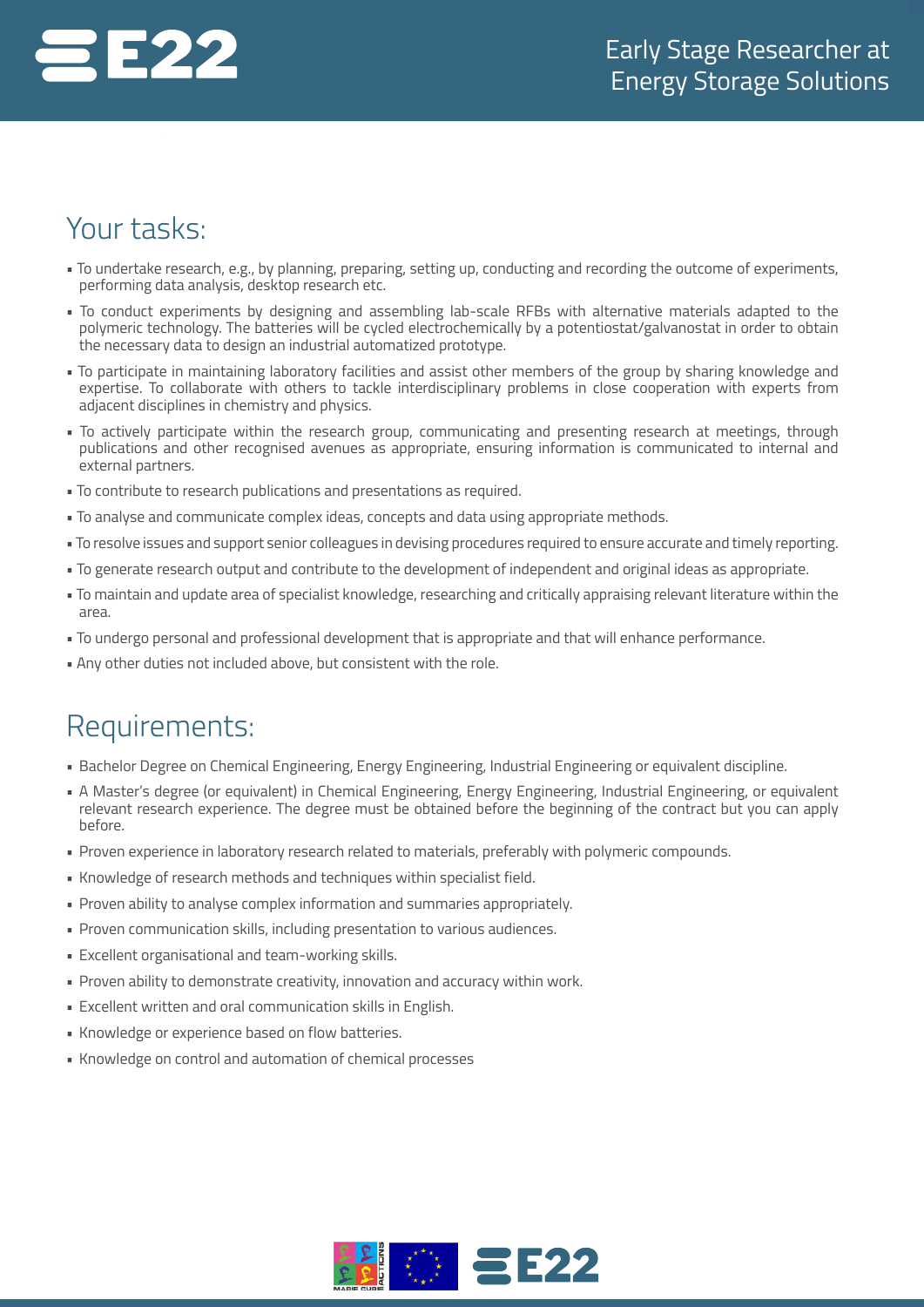

### We offer:

- To become part of a highly motivated, international, dynamic young project team.
- To work in a multidisciplinary project with industrial application.
- To become part of a R&D team with extensive experience in testing materials, cells manufacturing and assembly, control system development and system testing and monitoring, not only at laboratory scale but also at pilot scale.
- To work in Chiva, a municipality of the province of Valencia with a relaxing environment close to the mountains, but very close to Valencia, an opposite environment with dynamic business activities, successful scientific innovation centers and a vibrant cultural scene.
- To benefit from further continuing education, which includes internships and secondments, a variety of training modules as well as transferable skills courses and active participation in workshops and conferences in addition to the individual scientific PhD project.

#### **Planned secondments:**

• In addition to the individual scientific project, the fellow will benefit from further continuing education, which includes secondments. In this project, the following secondments are planned: 2 months at Friedich Schiller University (Germany) to be trained on Synthesis of redox-active polymers, 4 months at IMDEA Energy (Spain) to conduct research in Development of redox-active colloids/suspensions and 4 months at Deaking University (Australia) to investigate Evaluation of redoxactive polymers with redox flow battery setup.

## Additional Information

#### **ESR eligibility criteria**

There are strict eligibility requirements for the ESR PhD positions. Please ensure that you qualify before applying, as ineligible candidates cannot be considered.

#### Researchers

- **MUST** be in the first 4 years (full-time equivalent) of their research careers and not yet have been awarded a doctorate. This 4-year period is measured from the date of obtaining the degree which would formally entitle to embark on a doctorate.
- **- MUST NOT** must not have resided or carried out their main activity (work, studies, etc.) in Spain for more than 12 months in the 3 years immediately prior to their start date of the contract. Compulsory national service, short stays, such as holidays, and time spent as part of a procedure for obtaining refugee status under the Geneva Convention are not taken into account.

For more information on MSCA-ITN, visit https://ec.europa.eu/research/mariecurieactions/

Applicants must confirm and be prepared to provide evidence that they meet the Marie Skłodowska -Curie eligibility criteria as specified above.

**English language:** It is a requirement that applicants will show that their ability to understand and express themselves in both written and spoken English is sufficient for them to derive the full benefit from the network training, and to embark on a doctorate at a university.

The Marie Sklodowska-Curie programme offers highly competitive and attractive salary and working conditions. The successful candidates will receive a salary in accordance with the Marie Skłodowska -Curie regulations for early stage researchers. Exact salary will be confirmed upon appointment.

The vacant position is limited to 3 years. The position offers the possibility to graduate as a PhD.

E22 is committed to ensuring an environment that provides equal opportunities and promotes diversity.

As an equal opportunity employer, we strive to increase the number of women working in the field advertised.

Disabled persons are explicitly encouraged to apply. They will be given preference if appropriately qualified

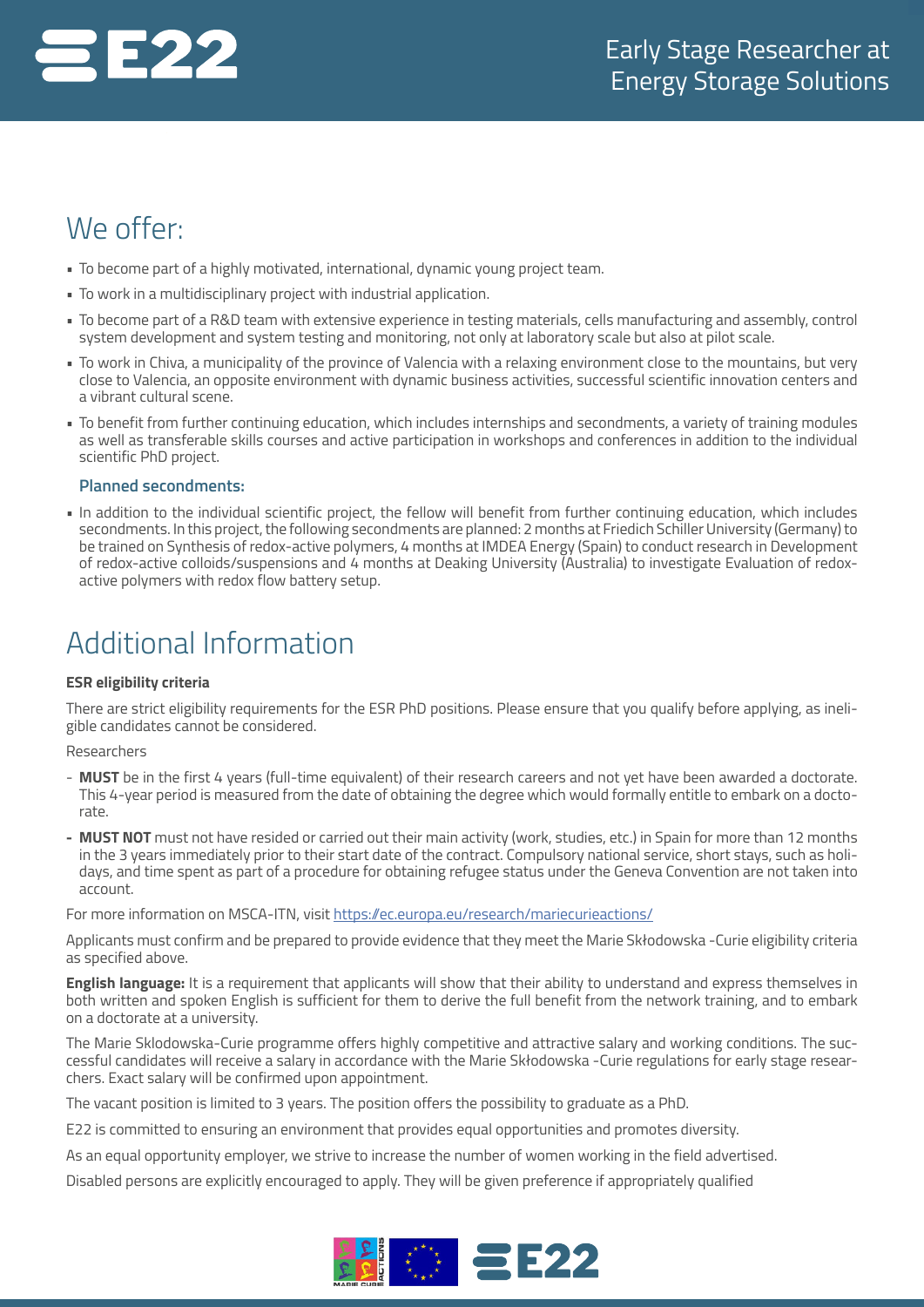

Have we piqued your interest? Then please submit your application including the following documents until 29/02/2020 via the application platform at www.polystorage-etn.eu (link to the platform) as well as to vmiroslavov@energystoragesolutions.com

- Application form (can be downloaded from the web page www.polystorage-etn.eu)
- Motivation letter, preferably together with a short video (3-5 minutes) to present yourself, your experience, interests and expectations.
- Curriculum vitae of at most 3 pages. Europass C.V. format preferred
- (https://europass.cedefop.europa.eu/documents/curriculum vitae)
- Transcripts and certifications from university:
- Bachelor degree, including class ranking if possible.
- Master degree (or equivalent), including class ranking if possible.
- Names of at least two references who are willing to write a letter of recommendation on the candidate's behalf (they may be contacted by us)
- Any other relevant documents